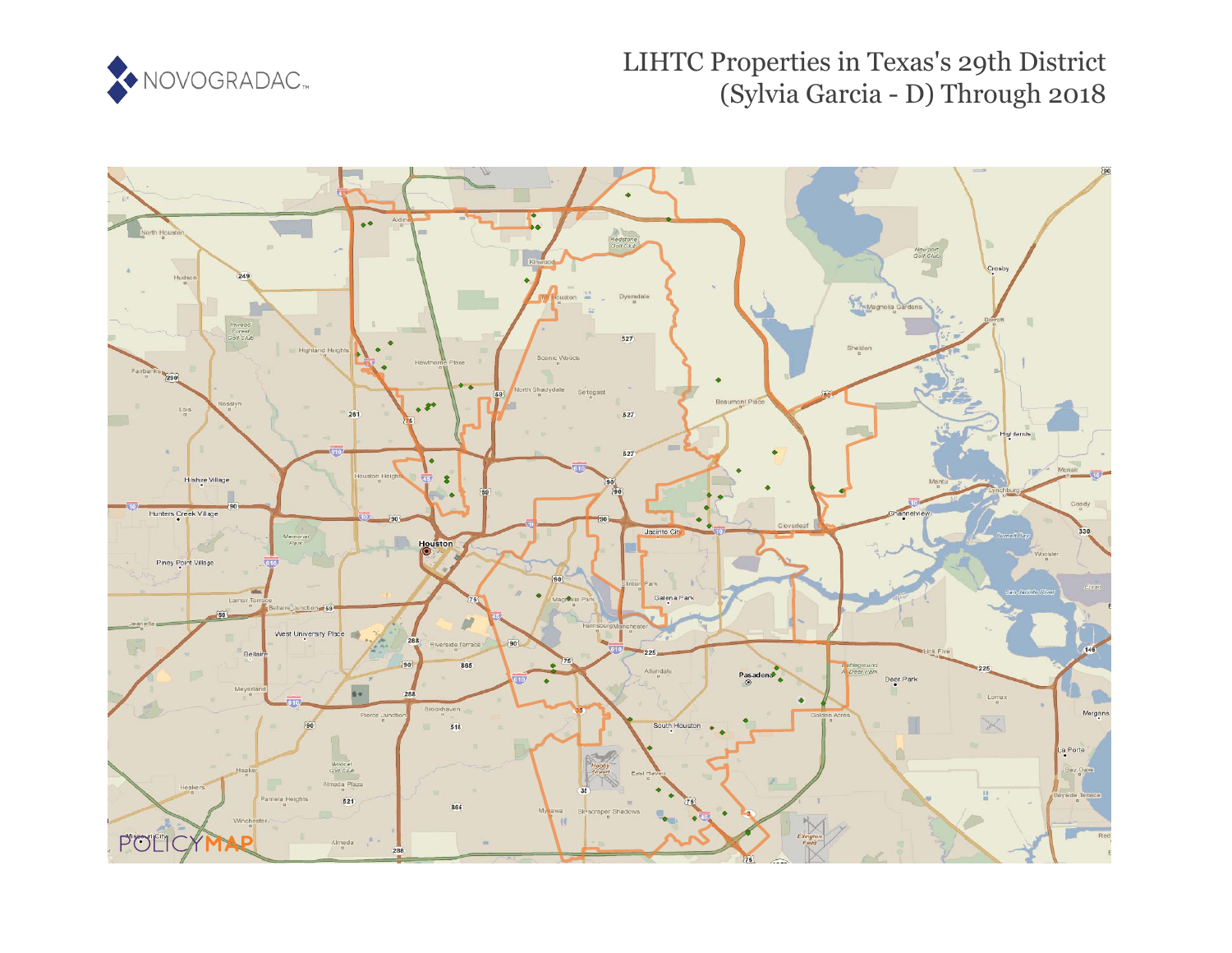| <b>Project Name</b>                        | <b>Address</b>                                  | <b>City</b>    | <b>State</b>             | <b>Zip Code</b> | Nonprofit<br><b>Sponsor</b> | <b>Allocation</b><br>Year | <b>Annual</b><br><b>Allocated</b><br><b>Amount</b> | <b>Year Placed</b><br>in Service | <b>Construction Type</b>  | <b>Total</b><br><b>Units</b> | Low<br><b>Income</b><br><b>Units</b> | <b>Rent or</b><br><b>Income</b><br><b>Ceiling</b> | <b>Credit</b><br><b>Percentage</b> | Tax-<br><b>Exempt</b><br><b>Bond</b> | <b>HUD Multi-Family</b><br><b>Financing/Rental</b><br><b>Assistance</b> |
|--------------------------------------------|-------------------------------------------------|----------------|--------------------------|-----------------|-----------------------------|---------------------------|----------------------------------------------------|----------------------------------|---------------------------|------------------------------|--------------------------------------|---------------------------------------------------|------------------------------------|--------------------------------------|-------------------------------------------------------------------------|
| <b>AVENUE TERRACE</b>                      | 4004 IRVINGTON BLVD HOUSTON                     |                | $\mathcal{T}\mathcal{X}$ | 77009           | No                          | 2009                      | $\$0$                                              | 2010                             | Not Indicated             | 144                          | 144                                  |                                                   | 60% AMGI Not Indicated No          |                                      |                                                                         |
| <b>NORTHLINE APT HOMES</b>                 | 7211 NORTHLINE DR                               | <b>HOUSTON</b> | TX                       | 77076           | No                          | 2009                      | S <sub>0</sub>                                     | 2011                             | Not Indicated             | 172                          | 172                                  |                                                   | 60% AMGI Not Indicated             | No                                   |                                                                         |
| STERLING COURT SENIOR<br><b>RESIDENCES</b> | 9590 MINNESOTA ST                               | HOUSTON        | $\mathcal{T}\mathcal{X}$ | 77075           | No                          | 2009                      | $\$0$                                              | 2011                             | Not Indicated             | 140                          | 140                                  |                                                   | 60% AMGI Not Indicated No          |                                      |                                                                         |
| <b>SIERRA MEADOWS</b>                      | $9835$ N SAM HOUSTON<br>PKWY E                  | <b>HUMBLE</b>  | TX                       | 77396           | No                          | 2009                      | S <sub>0</sub>                                     | 2011                             | Not Indicated             | 90                           | 90                                   |                                                   | 60% AMGI Not Indicated             | No                                   |                                                                         |
| TARRINGTON COURT APTS                      | 10603 SOUTHDOWN<br><b>TRACE TRAIL</b>           | <b>HOUSTON</b> | TX                       | 77034           | No                          | 2010                      | \$0\$                                              | 2012                             | Not Indicated             | 153                          | 153                                  |                                                   | 60% AMGI Not Indicated No          |                                      |                                                                         |
| <b>AVENUE TERRACES PHASE II</b>            | 4300 IRVINGTON BLVD HOUSTON                     |                | TX                       | 77009           | No                          | 2014                      | S <sub>0</sub>                                     | Insufficient<br>Data             | <b>New Construction</b>   | $\bf{0}$                     | $\bf{0}$                             |                                                   | 60% AMGI Not Indicated             | No                                   |                                                                         |
| <b>BRITTMORE APTS</b>                      | 16101 IMPERIAL VALLEY $_{\hbox{HOUSTON}}$<br>DR |                | TX                       | 77060           |                             | Insufficient<br>Data      | $\$0$                                              | Insufficient<br>Data             | Not Indicated             | 247                          | $\mathbf 0$                          |                                                   | Not Indicated                      |                                      |                                                                         |
| <b>COSTA RIALTO</b>                        | $5015$ ALDINE BENDER<br>$\mathbf{R}\mathbf{D}$  | <b>HOUSTON</b> | TX                       | 77032           |                             | Insufficient<br>Data      | ${\bf S0}$                                         | Insufficient<br>Data             | Not Indicated             | 215                          | $\bf{0}$                             |                                                   | Not Indicated                      |                                      |                                                                         |
| DEERWOOD PINES APTS                        | 414 MAXEY RD                                    | <b>HOUSTON</b> | TX                       | 77013           |                             | Insufficient<br>Data      | $\$0$                                              | Insufficient<br>Data             | Not Indicated             | 139                          | $\boldsymbol{0}$                     |                                                   | Not Indicated                      |                                      |                                                                         |
| <b>OLIVE GROVE MANOR</b>                   | 101 NORMANDY ST                                 | HOUSTON        | TX                       | 77015           |                             | Insufficient<br>Data      | $\$0$                                              | Insufficient<br>Data             | Not Indicated             | 158                          | $\mathbf 0$                          |                                                   | Not Indicated                      |                                      |                                                                         |
| <b>LACASITA APTS</b>                       | 313 SUNNYSIDE ST                                | <b>HOUSTON</b> | TX                       | 77076           |                             | 1999                      | \$0                                                | 1999                             | Acquisition and Rehab 624 |                              | 603                                  |                                                   | 30 % present<br>value              | Yes                                  |                                                                         |
| PLUM CREEK TOWNHOMES                       | 6969 S LOOP E                                   | <b>HOUSTON</b> | TX                       | 77087           |                             | 1999                      | $\boldsymbol{\mathsf{S}}\boldsymbol{\mathsf{0}}$   | 2000                             | New Construction          | 152                          | 114                                  |                                                   | 70 % present<br>value              | $\rm No$                             |                                                                         |
| SHOREHAM APTS                              | 2450 ALDINE<br><b>WESTFIELD RD</b>              | <b>HOUSTON</b> | TX                       | 77093           | No                          | 1999                      | \$0                                                | 2001                             | <b>New Construction</b>   | 120                          | 120                                  |                                                   | 70 % present<br>value              | No                                   |                                                                         |
| <b>VILLAS IN PINES</b>                     | 15001 CROSSWINDS DR HOUSTON                     |                | TX                       | 77032           | No                          | 1999                      | S <sub>0</sub>                                     | 2001                             | New Construction          | 236                          | 141                                  |                                                   | 70 % present<br>value              | $\rm No$                             |                                                                         |

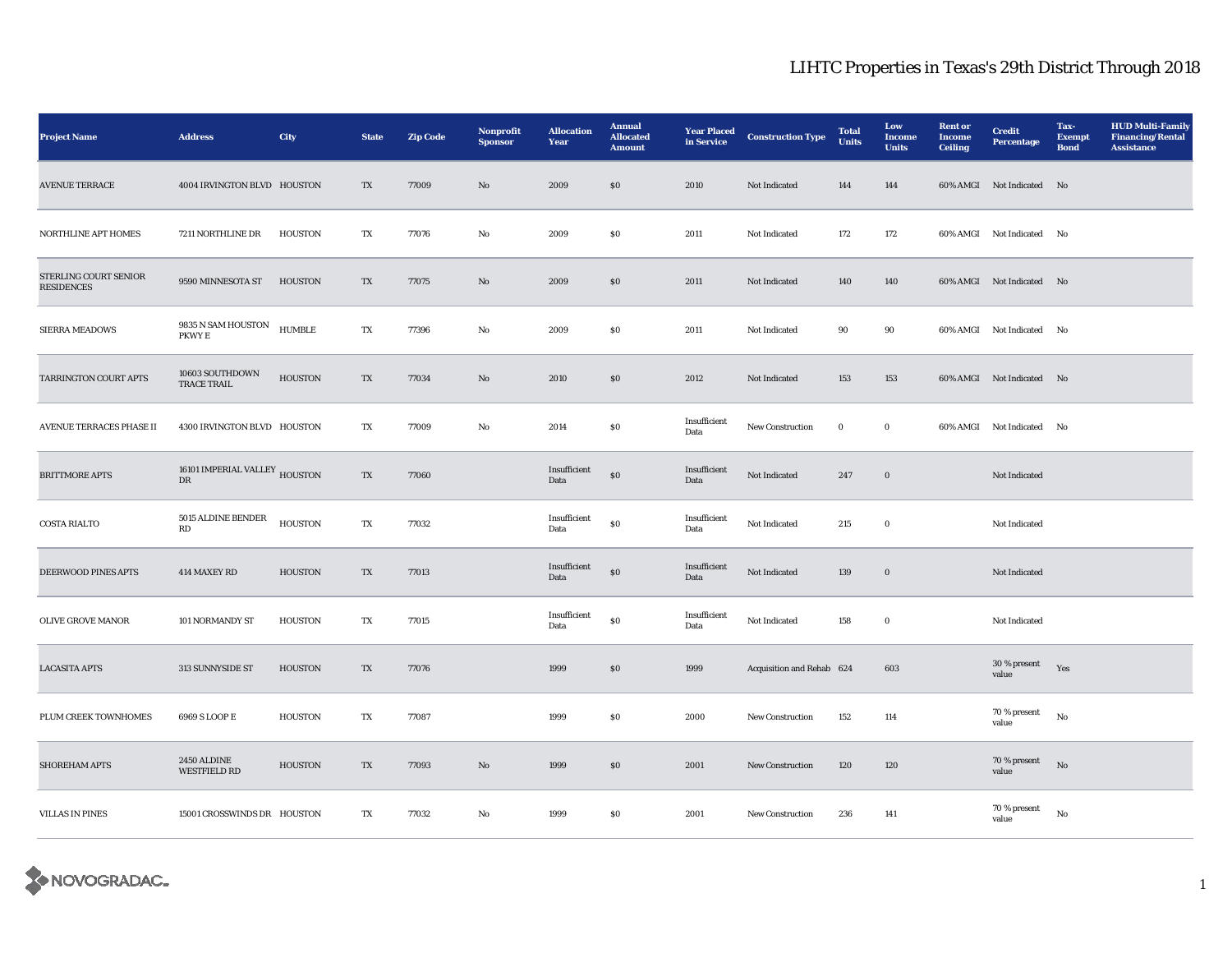| <b>Project Name</b>           | <b>Address</b>                              | City             | <b>State</b> | Zip Code | Nonprofit<br><b>Sponsor</b> | <b>Allocation</b><br>Year | <b>Annual</b><br><b>Allocated</b><br><b>Amount</b> | <b>Year Placed</b><br>in Service | <b>Construction Type</b>  | <b>Total</b><br><b>Units</b> | Low<br><b>Income</b><br><b>Units</b> | <b>Rent or</b><br><b>Income</b><br><b>Ceiling</b> | <b>Credit</b><br><b>Percentage</b> | Tax-<br><b>Exempt</b><br><b>Bond</b> | <b>HUD Multi-Family</b><br><b>Financing/Rental</b><br><b>Assistance</b> |
|-------------------------------|---------------------------------------------|------------------|--------------|----------|-----------------------------|---------------------------|----------------------------------------------------|----------------------------------|---------------------------|------------------------------|--------------------------------------|---------------------------------------------------|------------------------------------|--------------------------------------|-------------------------------------------------------------------------|
| <b>ALMEDA PARK APTS</b>       | 10950 TANNER PARK CT HOUSTON                |                  | TX           | 77075    |                             | 2000                      | $\$0$                                              | 2002                             | Not Indicated             | 196                          | 147                                  |                                                   | Not Indicated                      |                                      |                                                                         |
| <b>CLEARWOOD VILLAS</b>       | 9465 CLEARWOOD DR HOUSTON                   |                  | TX           | 77075    | $\rm No$                    | 2001                      | $\$0$                                              | 2003                             | New Construction          | 276                          | 276                                  |                                                   | 30 % present<br>value              | Yes                                  |                                                                         |
| FULTON VILLAGE                | 3201 ELSER ST                               | <b>HOUSTON</b>   | TX           | 77009    | $\mathbf{N}\mathbf{o}$      | 2001                      | $\$0$                                              | 2003                             | New Construction          | 108                          | 81                                   |                                                   | 70 % present<br>value              | No                                   |                                                                         |
| OAK ARBOR TOWNHOMES           | 310 BERRY RD                                | <b>HOUSTON</b>   | TX           | 77022    | No                          | 2001                      | $\$0$                                              | 2003                             | New Construction          | 94                           | 70                                   |                                                   | 70 % present<br>value              | No                                   |                                                                         |
| TIMBER RIDGE APTS             | 5321 ALDINE BENDER<br>RD                    | <b>HOUSTON</b>   | TX           | 77032    | $\rm\thinspace No$          | 2001                      | $\$0$                                              | 2003                             | New Construction          | 220                          | 132                                  |                                                   | 70 % present<br>value              | $_{\rm No}$                          |                                                                         |
| <b>WINDSOR GARDENS APTS</b>   | 1620 SPENCER HWY                            | SOUTH HOUSTON TX |              | 77587    | $\rm No$                    | 2002                      | $\$0$                                              | 2003                             | Acquisition and Rehab 192 |                              | 153                                  |                                                   | 70 % present<br>value              | $_{\rm No}$                          |                                                                         |
| <b>EMPIRE VILLAGE APTS</b>    | 1100 BURKE RD                               | PASADENA         | TX           | 77506    | $\mathbf{N}\mathbf{o}$      | 2003                      | $\$0$                                              | 2004                             | Acquisition and Rehab 240 |                              | 240                                  |                                                   | 30 % present<br>value              | Yes                                  |                                                                         |
| <b>HEATHERBROOK APTS</b>      | 2000 TIDWELL RD                             | <b>HOUSTON</b>   | TX           | 77093    | $\mathbf{No}$               | 2002                      | $\$0$                                              | 2004                             | Acquisition and Rehab 176 |                              | 140                                  |                                                   | 70 % present<br>value              | $_{\rm No}$                          |                                                                         |
| <b>LONGBOAT KEY APTS</b>      | 10181 WINDMILL LAKES HOUSTON<br><b>BLVD</b> |                  | TX           | 77075    | $\mathbf{N}\mathbf{o}$      | 2003                      | \$0                                                | 2004                             | New Construction          | 272                          | 272                                  |                                                   | 30 % present<br>value              | Yes                                  |                                                                         |
| <b>TIMBER RIDGE II APTS</b>   | 5335 ALDINE BENDER<br>RD                    | <b>HOUSTON</b>   | TX           | 77032    | No                          | 2003                      | $\$0$                                              | 2004                             | <b>New Construction</b>   | 124                          | 124                                  |                                                   | 30 % present<br>value              | Yes                                  |                                                                         |
| PRIMROSE AT DEL SOL           | 131 ALDINE BENDER RD HOUSTON                |                  | TX           | 77060    | $\mathbf{N}\mathbf{o}$      | 2004                      | \$0                                                | 2005                             | New Construction          | 248                          | 248                                  |                                                   | 30 % present<br>value              | Yes                                  |                                                                         |
| PRIMROSE AT PASADENA APTS     | 2122 E SAM HOUSTON<br><b>PKWY S</b>         | <b>PASADENA</b>  | TX           | 77503    | No                          | 2004                      | $\boldsymbol{\mathsf{S}}\boldsymbol{\mathsf{O}}$   | 2005                             | New Construction          | 248                          | 248                                  |                                                   | 30 % present<br>value              | Yes                                  |                                                                         |
| <b>OXFORD PLACE</b>           | 605 BERRY RD                                | <b>HOUSTON</b>   | TX           | 77022    | Yes                         | 2004                      | \$1,200,000                                        | 2006                             | New Construction          | 250                          | 200                                  | 60% AMGI                                          | 70 % present<br>value              |                                      |                                                                         |
| <b>LAFAYETTE VILLAGE APTS</b> | 4822 E SAM HOUSTON<br>PKWY N                | <b>HOUSTON</b>   | TX           | 77015    |                             | 2006                      | \$1,074,454                                        | 2006                             | <b>New Construction</b>   | 250                          | 250                                  | 60% AMGI                                          | 30 % present<br>value              |                                      |                                                                         |

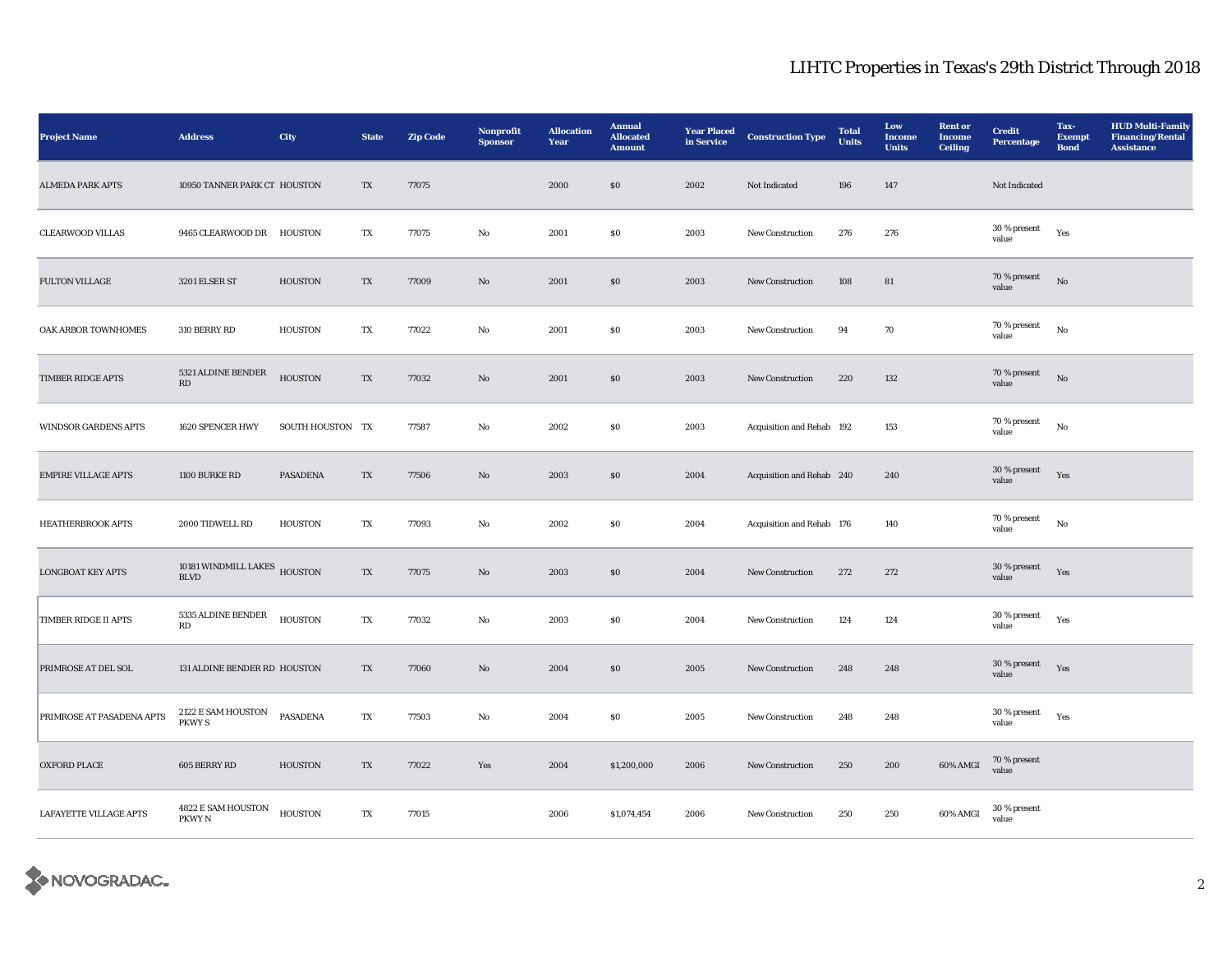| <b>Project Name</b>                                         | <b>Address</b>                                                                         | <b>City</b>        | <b>State</b>            | <b>Zip Code</b> | Nonprofit<br><b>Sponsor</b> | <b>Allocation</b><br>Year | <b>Annual</b><br><b>Allocated</b><br><b>Amount</b> | <b>Year Placed</b><br>in Service | <b>Construction Type</b>  | <b>Total</b><br><b>Units</b> | Low<br><b>Income</b><br><b>Units</b> | <b>Rent or</b><br><b>Income</b><br><b>Ceiling</b> | <b>Credit</b><br><b>Percentage</b> | Tax-<br><b>Exempt</b><br><b>Bond</b> | <b>HUD Multi-Family</b><br><b>Financing/Rental</b><br><b>Assistance</b> |
|-------------------------------------------------------------|----------------------------------------------------------------------------------------|--------------------|-------------------------|-----------------|-----------------------------|---------------------------|----------------------------------------------------|----------------------------------|---------------------------|------------------------------|--------------------------------------|---------------------------------------------------|------------------------------------|--------------------------------------|-------------------------------------------------------------------------|
| <b>SUMMIT POINT APTS</b>                                    | 333 UVALDE RD                                                                          | <b>HOUSTON</b>     | $\mathbf{T}\mathbf{X}$  | 77015           | $\rm \bf No$                | 2007                      | \$525,314                                          | 2007                             | Acquisition and Rehab 291 |                              | 262                                  | 60% AMGI                                          | 30 % present<br>value              | Yes                                  |                                                                         |
| <b>REGENCY PARK APTS</b>                                    | 10600 SOUTHDOWN<br>TRACE TRAIL                                                         | <b>HOUSTON</b>     | TX                      | 77034           |                             | Insufficient<br>Data      | $\$0$                                              | Insufficient<br>Data             | Not Indicated             | 251                          | $\mathbf 0$                          |                                                   | Not Indicated                      |                                      |                                                                         |
| <b>SGV INVESTMENT HOMES</b>                                 | 15255 FERNESS LN                                                                       | <b>CHANNELVIEW</b> | TX                      | 77530           |                             | Insufficient<br>Data      | $\$0$                                              | Insufficient<br>Data             | Not Indicated             | 150                          | $\mathbf 0$                          |                                                   | Not Indicated                      |                                      |                                                                         |
| <b>VILLAGE PARK NORTH</b>                                   | 8210 BAUMAN RD                                                                         | HOUSTON            | TX                      | 77022           |                             | Insufficient<br>Data      | ${\bf S0}$                                         | Insufficient<br>Data             | Not Indicated             | 100                          | $\mathbf 0$                          |                                                   | Not Indicated                      |                                      |                                                                         |
| VILLAS AT WINKLER SENIOR HOM 8625 WINKLER DR                |                                                                                        | <b>HOUSTON</b>     | TX                      | 77017           |                             | Insufficient<br>Data      | $\$0$                                              | Insufficient<br>Data             | Not Indicated             | 232                          | $\boldsymbol{0}$                     |                                                   | Not Indicated                      |                                      |                                                                         |
| VILLAS ON WOODFOREST                                        | 451 MAXEY RD                                                                           | <b>HOUSTON</b>     | $\mathbf{T} \mathbf{X}$ | 77013           |                             | Insufficient<br>Data      | $\$0$                                              | Insufficient<br>Data             | Not Indicated             | 180                          | $\mathbf 0$                          |                                                   | Not Indicated                      |                                      |                                                                         |
| NEW HOPE HOUSING AT RITTENH $_{\rm RD}^{577}$ W RITTENHOUSE |                                                                                        | <b>HOUSTON</b>     | TX                      | 77091           | $\mathbf{N}\mathbf{o}$      | 2012                      | \$98,914                                           | Insufficient<br>Data             | Not Indicated             | 160                          | 160                                  | 60% AMGI                                          | 70 % present<br>value              | No                                   | No                                                                      |
| VISTA BONITA APTS                                           | 9313 TALLYHO RD                                                                        | <b>HOUSTON</b>     | TX                      | 77017           | No                          | 2008                      | \$0\$                                              | Insufficient<br>Data             | Not Indicated             | 118                          | 118                                  |                                                   | 60% AMGI Not Indicated             | No                                   |                                                                         |
| THE STANDARD AT FALL CREEK                                  | <b>SEC OF FALL CREEK</b><br>PRESERVE DRIVE AND<br><b>SAM HOUSTON</b><br><b>PARKWAY</b> | <b>HUMBLE</b>      | TX                      | 77396           | $\mathbf{N}\mathbf{o}$      | 2016                      | $\$0$                                              | Insufficient<br>Data             | New Construction          | 120                          | 110                                  | 60% AMGI                                          | 70 % present<br>value              | No                                   |                                                                         |
| STONEBROOK SENIOR<br><b>RESIDENCES</b>                      | ${\rm SEQ}$ KURLAND AND ${\rm IH}$<br>45                                               | <b>HOUSTON</b>     | TX                      | 77034           | No                          | 2017                      | $\boldsymbol{\mathsf{S}}\boldsymbol{\mathsf{O}}$   | Insufficient<br>Data             | <b>New Construction</b>   | 120                          | 120                                  | 60% AMGI                                          | 70 % present<br>value              |                                      |                                                                         |
| <b>FULTON LOFTS</b>                                         | 5200-5500 FULTON<br><b>STREET</b>                                                      | <b>HOUSTON</b>     | TX                      | 77009           | $\mathbf{N}\mathbf{o}$      | 2018                      | $\bf{S0}$                                          | Insufficient<br>Data             | New Construction          | 80                           | 76                                   | 60% AMGI                                          | 70 % present<br>value              |                                      |                                                                         |
| LANCASTER SENIOR VILLAGE                                    | NEC LANCASTER ST $\&$<br><b>BELLFORT ST</b>                                            | <b>HOUSTON</b>     | TX                      | 77087           | No                          | 2018                      | $\$0$                                              | Insufficient<br>Data             | <b>New Construction</b>   | 144                          | 115                                  | 60% AMGI                                          | 70 % present<br>value              |                                      |                                                                         |
| <b>RUTHERFORD PARK</b>                                      | 12433 TIDWELL ROAD HOUSTON                                                             |                    | TX                      | 77044           | $\mathbf{N}\mathbf{o}$      | 2018                      | $\$0$                                              | Insufficient<br>Data             | New Construction          | 114                          | 91                                   | 60% AMGI                                          | 70 % present<br>value              |                                      |                                                                         |
| CENTER PLACE APTS - PASADENA 3120 PASADENA BLVD PASADENA    |                                                                                        |                    | TX                      | 77503           | No                          | 1987                      | ${\bf S0}$                                         | 1987                             | Acquisition and Rehab 228 |                              | 228                                  |                                                   | Not Indicated                      |                                      |                                                                         |

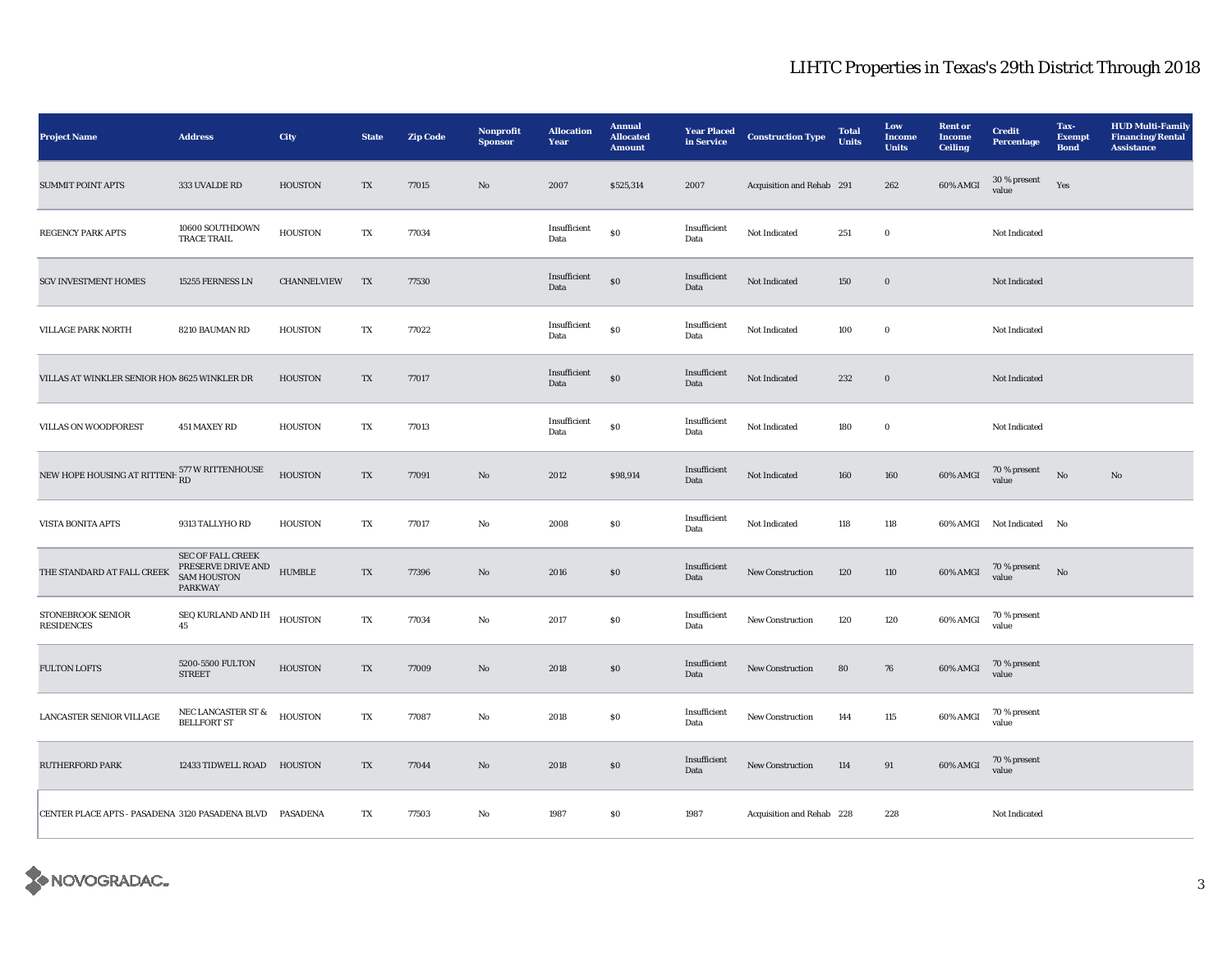| <b>Project Name</b>             | <b>Address</b>                      | City             | <b>State</b> | <b>Zip Code</b> | Nonprofit<br><b>Sponsor</b> | <b>Allocation</b><br>Year | <b>Annual</b><br><b>Allocated</b><br><b>Amount</b> | <b>Year Placed</b><br>in Service | <b>Construction Type</b>  | <b>Total</b><br><b>Units</b> | Low<br><b>Income</b><br><b>Units</b> | <b>Rent or</b><br><b>Income</b><br><b>Ceiling</b> | <b>Credit</b><br><b>Percentage</b>   | Tax-<br><b>Exempt</b><br><b>Bond</b> | <b>HUD Multi-Family</b><br><b>Financing/Rental</b><br><b>Assistance</b> |
|---------------------------------|-------------------------------------|------------------|--------------|-----------------|-----------------------------|---------------------------|----------------------------------------------------|----------------------------------|---------------------------|------------------------------|--------------------------------------|---------------------------------------------------|--------------------------------------|--------------------------------------|-------------------------------------------------------------------------|
| <b>NINE OAKS APTS</b>           | 3030 HASBROOK ST                    | <b>HOUSTON</b>   | TX           | 77087           | $\rm No$                    | 1988                      | $\$0$                                              | 1988                             | Acquisition and Rehab 46  |                              | 46                                   |                                                   | Not Indicated                        |                                      |                                                                         |
| <b>LEA APTS</b>                 | 8217 FULTON ST                      | <b>HOUSTON</b>   | TX           | 77022           | $\rm No$                    | 1989                      | ${\bf S0}$                                         | 1989                             | Acquisition and Rehab 46  |                              | 46                                   |                                                   | Not Indicated                        |                                      |                                                                         |
| <b>COOLWOOD OAKS APTS</b>       | 777 COOLWOOD DR                     | <b>HOUSTON</b>   | TX           | 77013           | $\rm No$                    | 1989                      | $\$0$                                              | 1989                             | Existing                  | 168                          | 168                                  |                                                   | Not Indicated                        |                                      |                                                                         |
| <b>CENTER PLACE APTS 2</b>      | 3120 PASADENA BLVD                  | PASADENA         | TX           | 77503           | $\rm No$                    | 1989                      | $\$0$                                              | 1991                             | Acquisition and Rehab 16  |                              | $16\,$                               |                                                   | Not Indicated                        |                                      |                                                                         |
| <b>GRANADA TERRACE APTS</b>     | 1301 AVE A                          | SOUTH HOUSTON TX |              | 77587           | $\rm No$                    | 1991                      | $\$0$                                              | 1991                             | Acquisition and Rehab 154 |                              | 154                                  |                                                   | Not Indicated                        |                                      |                                                                         |
| <b>COPPER RIDGE APTS</b>        | 2216E HARRIS AVE                    | <b>PASADENA</b>  | TX           | 77506           | $\rm No$                    | 2008                      | ${\bf S0}$                                         | 1994                             | Not Indicated             | 200                          | 200                                  |                                                   | 60% AMGI Not Indicated No            |                                      |                                                                         |
| <b>FOREST CREEK APTS</b>        | 5915 UVALDE RD                      | <b>HOUSTON</b>   | TX           | 77049           | No                          | 1993                      | \$0                                                | 1995                             | <b>New Construction</b>   | 254                          | 254                                  |                                                   | 70 % present<br>value                | No                                   |                                                                         |
| <b>GARDENVIEW APTS</b>          | 2730 LAFFERTY RD                    | <b>PASADENA</b>  | TX           | 77502           | $\rm No$                    | 1993                      | $\$0$                                              | 1995                             | Acquisition and Rehab 309 |                              | 309                                  |                                                   | 70 % present<br>value                | $_{\rm No}$                          |                                                                         |
| <b>SOUTHMORE PARK APTS, LTD</b> | 2401 SOUTHMORE AVE PASADENA         |                  | TX           | 77502           | No                          | 1994                      | \$0                                                | 1995                             | Acquisition and Rehab 93  |                              | 93                                   |                                                   | 70 % present<br>value                | $_{\rm No}$                          |                                                                         |
| NORTHWOOD FOREST APTS           | 5005 ALDINE MAIL RTE HOUSTON        |                  | TX           | 77039           | $_{\rm No}$                 | 1994                      | $\$0$                                              | 1996                             | Acquisition and Rehab 326 |                              | 326                                  |                                                   | Both 30% and<br>70% present<br>value | No                                   |                                                                         |
| PLAZA DE MAGNOLIA               | 7310 SHERMAN ST                     | <b>HOUSTON</b>   | TX           | 77011           | Yes                         | 1994                      | \$0                                                | 1996                             | <b>New Construction</b>   | 84                           | 84                                   |                                                   | 70 % present<br>value                | No                                   |                                                                         |
| <b>STERLING GREEN VILLAGE</b>   | 938 STEVENAGE LN                    | CHANNELVIEW      | TX           | 77530           | $\rm No$                    | 1994                      | $\$0$                                              | 1996                             | New Construction          | 150                          | 150                                  |                                                   | 70 % present<br>value                | $_{\rm No}$                          |                                                                         |
| <b>EASTEND APTS</b>             | 222 S 66TH ST                       | <b>HOUSTON</b>   | TX           | 77011           | Yes                         | 1995                      | SO                                                 | 1998                             | New Construction          | 150                          | 150                                  |                                                   | 70 % present<br>value                | $\rm No$                             |                                                                         |
| MEADOWBROOK PLAZA APTS          | <b>600 E LITTLE YORK RD HOUSTON</b> |                  | TX           | 77076           | No                          | 1996                      | $\$0$                                              | 1998                             | New Construction          | 222                          | 220                                  |                                                   | 70 % present<br>value                | $\rm No$                             |                                                                         |